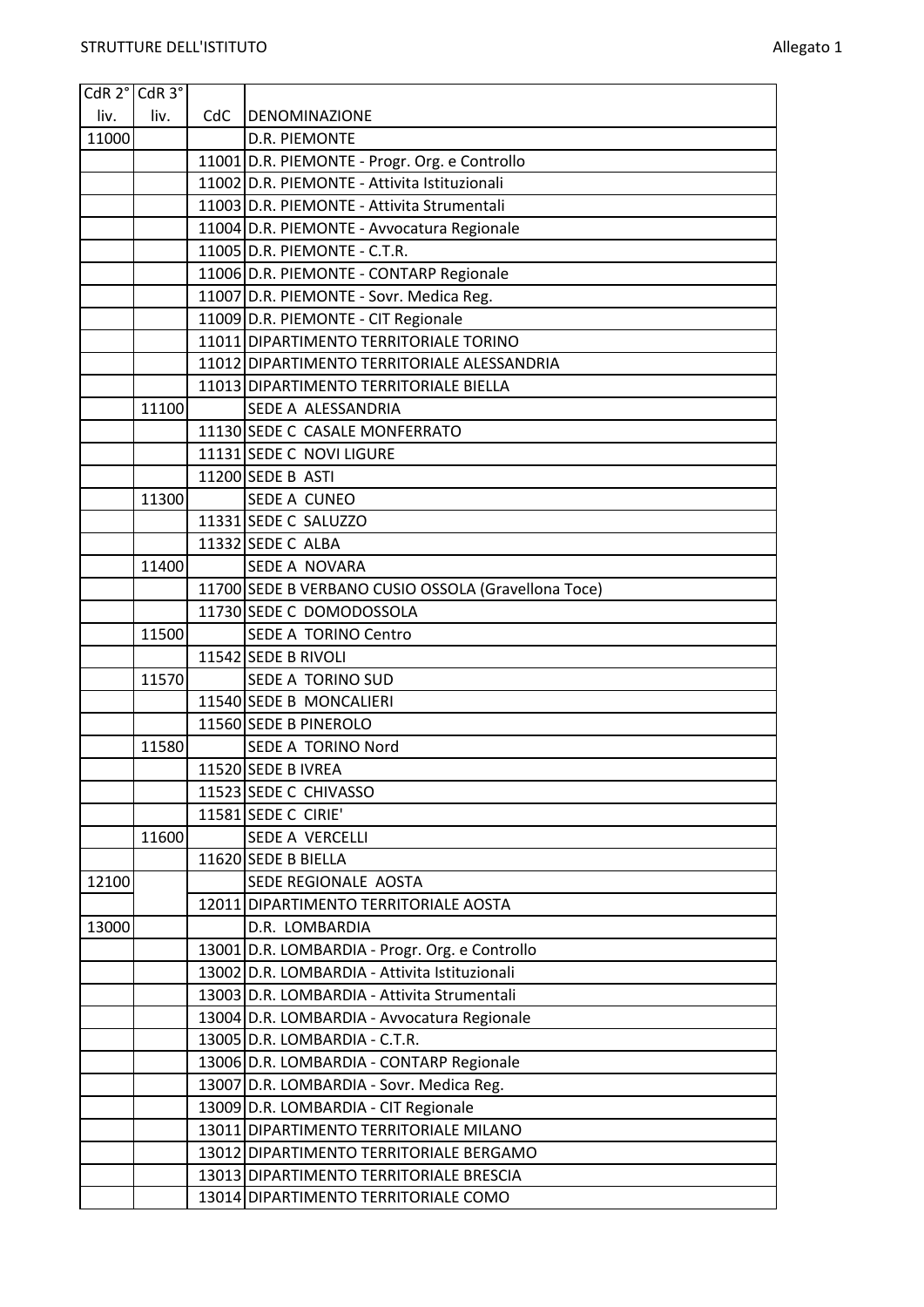| CdR 2° CdR 3° |       |     |                                                |
|---------------|-------|-----|------------------------------------------------|
| liv.          | liv.  | CdC | DENOMINAZIONE                                  |
|               | 13100 |     | SEDE A BERGAMO                                 |
|               |       |     | 13140 SEDE B TREVIGLIO                         |
|               | 13200 |     | SEDE A BRESCIA                                 |
|               |       |     | 13230 SEDE C GARDONE V. T.                     |
|               |       |     | 13232 SEDE B BRENO                             |
|               |       |     | 13233 SEDE C MANERBIO                          |
|               |       |     | 13240 SEDE B PALAZZOLO SULL'OGLIO              |
|               | 13320 |     | SEDE A LECCO                                   |
|               |       |     | 13800 SEDE B SONDRIO                           |
|               | 13400 |     | SEDE A CREMONA                                 |
|               |       |     | 13430 SEDE C CREMA                             |
|               | 13600 |     | SEDE A MILANO PORTA NUOVA                      |
|               |       |     | 13609 SEDE B RHO                               |
|               | 13680 |     | SEDE A MILANO MAZZINI                          |
|               |       |     | 13620 SEDE B LEGNANO                           |
|               | 13700 |     | SEDE A PAVIA                                   |
|               |       |     | 13621 SEDE B LODI                              |
|               |       |     | 13730 SEDE C VIGEVANO                          |
|               | 13900 |     | SEDE A VARESE                                  |
|               |       |     | 13920 SEDE B BUSTO ARSIZIO                     |
|               |       |     | 13921 SEDE B GALLARATE                         |
|               |       |     | 13922 SEDE B SARONNO                           |
|               | 13500 |     | SEDE A MANTOVA                                 |
|               | 13622 |     | SEDE A MONZA                                   |
|               | 13300 |     | SEDE A COMO                                    |
|               | 13640 |     | SEDE A MILANO BONCOMPAGNI                      |
|               | 13670 |     | SEDE A MILANO SABAUDIA                         |
|               | 13623 |     | SEDE A SESTO S. GIOVANNI                       |
| 14000         |       |     | DIREZ. PROVINCIALE DI TRENTO                   |
|               |       |     | 14200 SEDE A TRENTO                            |
|               |       |     | 14220 SEDE B ROVERETO                          |
| 14001         |       |     | DIREZ. PROVINCIALE DI BOLZANO                  |
|               |       |     | 14011 DIPARTIMENTO TERRITORIALE BOLZANO        |
|               | 14100 |     | SEDE A BOLZANO                                 |
|               |       |     | 14110 SEDE B BRESSANONE                        |
|               |       |     | 14120 SEDE B MERANO                            |
| 15000         |       |     | D.R. VENETO                                    |
|               |       |     | 15001 D.R. VENETO - Progr. Org. e Controllo    |
|               |       |     | 15002 D.R. VENETO - Attivita Istituzionali     |
|               |       |     | 15003 D.R. VENETO - Attivita Strumentali       |
|               |       |     | 15004 D.R. VENETO - Avvocatura Regionale       |
|               |       |     | 15005 D.R. VENETO - C.T.R.                     |
|               |       |     | 15006 D.R. VENETO - CONTARP Regionale          |
|               |       |     | 15007 D.R. VENETO - Sovr. Medica Reg.          |
|               |       |     | 15008 D.R. VENETO - CIT Regionale              |
|               |       |     | 15011 DIPARTIMENTO TERRITORIALE VENEZIA MESTRE |
|               |       |     | 15012 DIPARTIMENTO TERRITORIALE VERONA         |
|               |       |     | 15013 DIPARTIMENTO TERRITORIALE PADOVA         |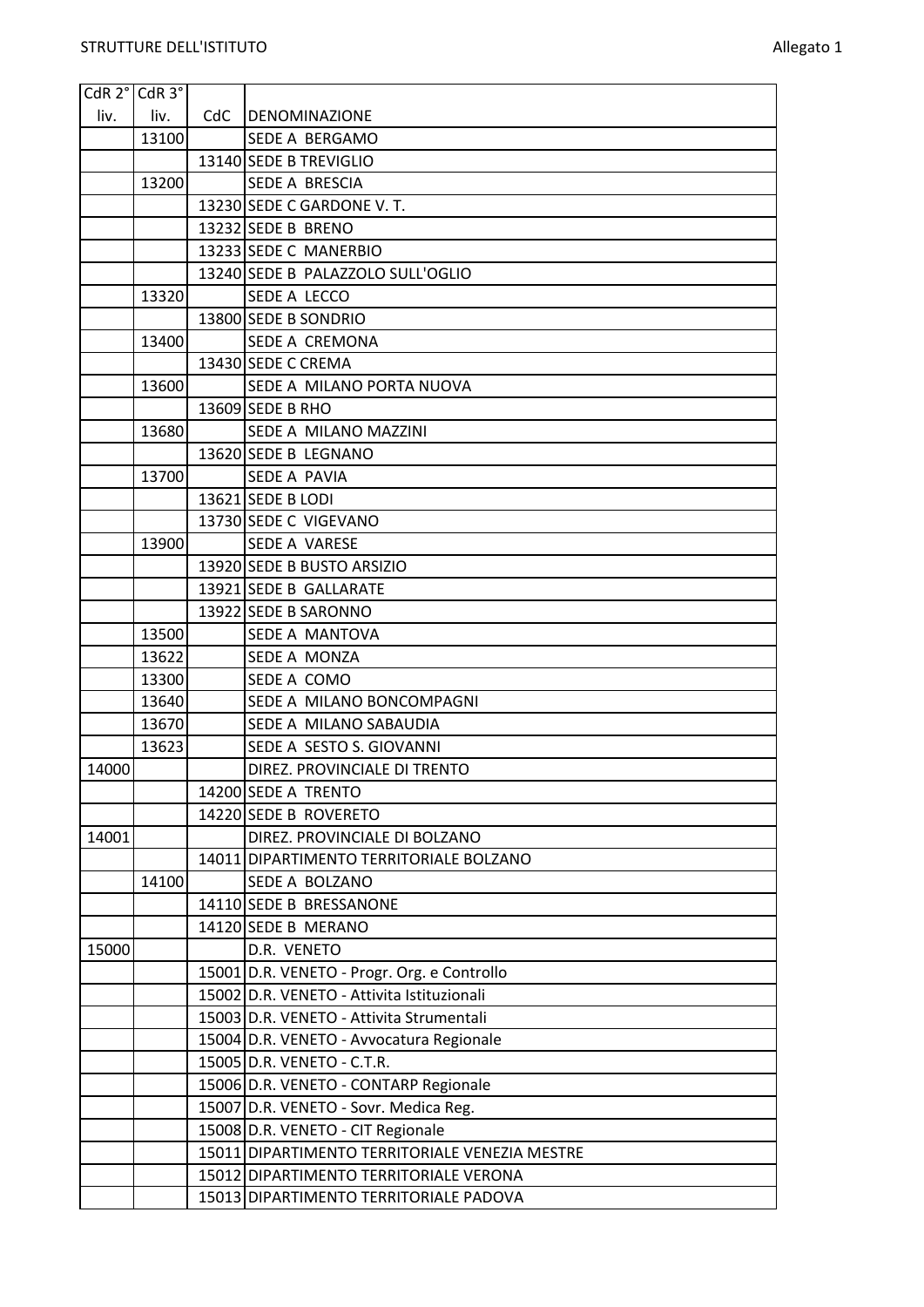|       | CdR 2° CdR 3° |     |                                                |
|-------|---------------|-----|------------------------------------------------|
| liv.  | liv.          | CdC | <b>DENOMINAZIONE</b>                           |
|       | 15200         |     | SEDE A PADOVA                                  |
|       |               |     | 15300 SEDE B ROVIGO                            |
|       |               |     | 15202 SEDE C CITTADELLA                        |
|       | 15400         |     | SEDE A TREVISO                                 |
|       |               |     | 15401 SEDE B CONEGLIANO                        |
|       | 15510         |     | SEDE A VENEZIA TERRAFERMA                      |
|       |               |     | 15500 SEDE B VENEZIA CENTRO STORICO            |
|       |               |     | 15530 SEDE C S. DONA' DI PIAVE                 |
|       | 15600         |     | SEDE A VERONA                                  |
|       |               |     | 15640 SEDE B LEGNAGO                           |
|       | 15710         |     | SEDE A VICENZA                                 |
|       |               |     | 15700 SEDE B BASSANO DEL GRAPPA                |
|       |               |     | 15732 SEDE C SCHIO                             |
|       | 15100         |     | SEDE A BELLUNO                                 |
| 16000 |               |     | D.R. FRIULI V. G.                              |
|       |               |     | 16001 D.R. FRIULI V.G. - Progr. Org. e Control |
|       |               |     | 16002 D.R. FRIULI V.G. - Attivita Istituzional |
|       |               |     | 16003 D.R. FRIULI V.G. - Attivita Strumentali  |
|       |               |     | 16004 D.R. FRIULI V.G. - Avvocatura Regionale  |
|       |               |     | 16005 D.R. FRIULI V.G. - C.T.R.                |
|       |               |     | 16006 D.R. FRIULI V.G. - CONTARP Regionale     |
|       |               |     | 16007 D.R. FRIULI V.G. - Sovr. Medica Reg.     |
|       |               |     | 16008 D.R. FRIULI V.G. - CIT Regionale         |
|       |               |     | 16011 DIPARTIMENTO TERRITORIALE UDINE          |
|       | 16200         |     | <b>SEDE A TRIESTE</b>                          |
|       |               |     | 16100 SEDE B GORIZIA                           |
|       |               |     | 16120 SEDE C MONFALCONE                        |
|       | 16300         |     | SEDE A UDINE                                   |
|       |               |     | 16700 SEDE B PORDENONE                         |
|       |               |     | 16301 SEDE C CERVIGNANO DEL FRIULI             |
|       |               |     | 16321 SEDE C TOLMEZZO                          |
|       | 16990         |     | S.C. NAV. FRIULI V.G. (EX-IPSEMA)              |
| 17000 |               |     | D.R. LIGURIA                                   |
|       |               |     | 17001 D.R. LIGURIA - Progr. Org. e Controllo   |
|       |               |     | 17002 D.R. LIGURIA - Attivita Istituzionali    |
|       |               |     | 17003 D.R. LIGURIA - Attivita Strumentali      |
|       |               |     | 17004 D.R. LIGURIA - Avvocatura Regionale      |
|       |               |     | 17005 D.R. LIGURIA - C.T.R.                    |
|       |               |     | 17006 D.R. LIGURIA - CONTARP Regionale         |
|       |               |     | 17007 D.R. LIGURIA - Sovr. Medica Reg.         |
|       |               |     | 17008 D.R. LIGURIA - CIT Regionale             |
|       |               |     | 17011 DIPARTIMENTO TERRITORIALE GENOVA         |
|       | 17100         |     | SEDE A GENOVA                                  |
|       |               |     | 17160 SEDE B CHIAVARI                          |
|       | 17300         |     | 17101 SEDE C SAMPIERDARENA                     |
|       |               |     | SEDE A LA SPEZIA<br>17301 SEDE C SARZANA       |
|       | 17400         |     |                                                |
|       |               |     | SEDE A SAVONA                                  |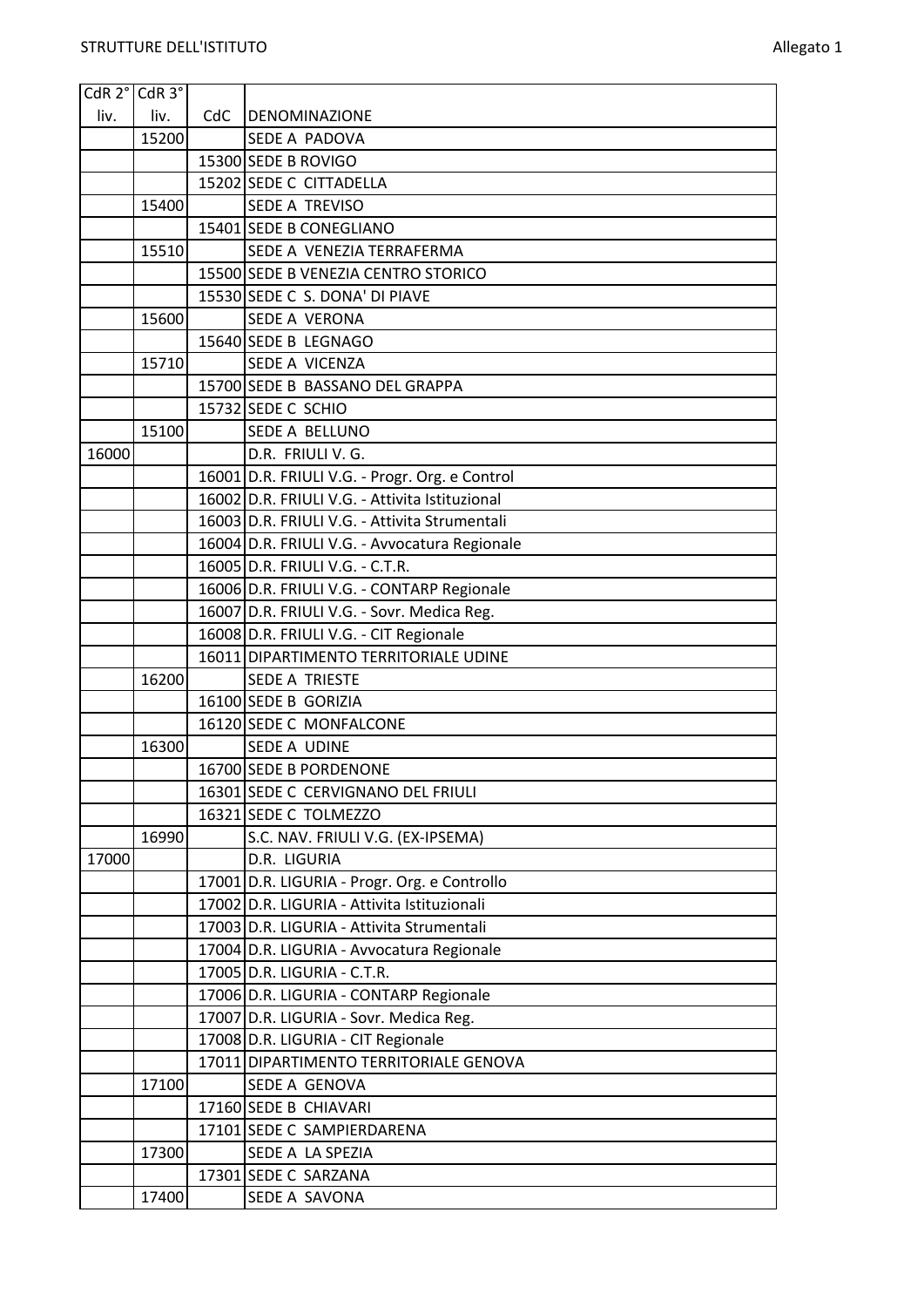| CdR 2° CdR 3° |       |     |                                                                               |
|---------------|-------|-----|-------------------------------------------------------------------------------|
| liv.          | liv.  | CdC | <b>DENOMINAZIONE</b>                                                          |
|               |       |     | 17200 SEDE B IMPERIA                                                          |
|               |       |     | 17430 SEDE C ALBENGA                                                          |
|               |       |     | 17431 SEDE C CARCARE                                                          |
|               | 17990 |     | S.C. NAV. LIGURIA (EX-IPSEMA)                                                 |
| 18000         |       |     | D.R. EMILIA ROMAGNA                                                           |
|               |       |     | 18001 D.R. EMILIA R. - P.O.C.                                                 |
|               |       |     | 18002 D.R. EMILIA R. - Attivita Istituzionali                                 |
|               |       |     | 18003 D.R. EMILIA R. - Attivita Strumentali                                   |
|               |       |     | 18004 D.R. EMILIA R. - Avvocatura Regionale                                   |
|               |       |     | 18005 D.R. EMILIA R. - C.T.R.                                                 |
|               |       |     | 18006 D.R. EMILIA R. - CONTARP Regionale                                      |
|               |       |     | 18007 D.R. EMILIA R. - Sovr. Medica Reg.                                      |
|               |       |     | 18008 D.R. EMILIA R. - CIT Regionale                                          |
|               |       |     | 18011 DIPARTIMENTO TERRITORIALE BOLOGNA                                       |
|               |       |     | 18012 DIPARTIMENTO TERRITORIALE PIACENZA                                      |
|               |       |     | 18013 DIPARTIMENTO TERRITORIALE FORLI                                         |
|               | 18100 |     | SEDE A BOLOGNA                                                                |
|               |       |     | 18130 SEDE C CASALECCHIO DI RENO                                              |
|               |       |     | 18160 SEDE B IMOLA                                                            |
|               | 18300 |     | SEDE A FORLI'                                                                 |
|               |       |     | 18330 SEDE B CESENA                                                           |
| 18700         |       |     | <b>SEDE A RAVENNA</b>                                                         |
|               |       |     | 18715 SEDE C LUGO                                                             |
|               |       |     | 18730 SEDE C FAENZA                                                           |
|               | 18200 |     | SEDE A FERRARA                                                                |
|               | 18400 |     | SEDE A MODENA                                                                 |
|               | 18320 |     | <b>SEDE A RIMINI</b>                                                          |
|               | 18500 |     | SEDE A PARMA                                                                  |
|               |       |     | 18600 SEDE B PIACENZA                                                         |
|               | 18800 |     | SEDE A REGGIO EMILIA                                                          |
| 21000         |       |     | D.R. TOSCANA                                                                  |
|               |       |     | 21001 D.R. TOSCANA - Progr. Org. e Controllo                                  |
|               |       |     | 21002 D.R. TOSCANA - Attivita Istituzionali                                   |
|               |       |     | 21003 D.R. TOSCANA - Attivita Strumentali                                     |
|               |       |     | 21004 D.R. TOSCANA - Avvocatura Regionale                                     |
|               |       |     | 21005 D.R. TOSCANA - C.T.R.                                                   |
|               |       |     | 21006 D.R. TOSCANA - CONTARP Regionale                                        |
|               |       |     | 21007 D.R. TOSCANA - Sovr. Medica Reg.                                        |
|               |       |     | 21009 D.R. TOSCANA - CIT Regionale<br>21011 DIPARTIMENTO TERRITORIALE FIRENZE |
|               |       |     | 21012 DIPARTIMENTO TERRITORIALE LIVORNO                                       |
|               |       |     | 21013 DIPARTIMENTO TERRITORIALE LUCCA                                         |
|               | 21200 |     | SEDE A CARRARA                                                                |
|               |       |     | 21210 SEDE C MASSA                                                            |
|               |       |     | 21230 SEDE C AULLA                                                            |
|               | 21300 |     | SEDE A FIRENZE                                                                |
|               |       |     | 21330 SEDE B EMPOLI                                                           |
|               | 21500 |     | SEDE A LIVORNO                                                                |
|               |       |     |                                                                               |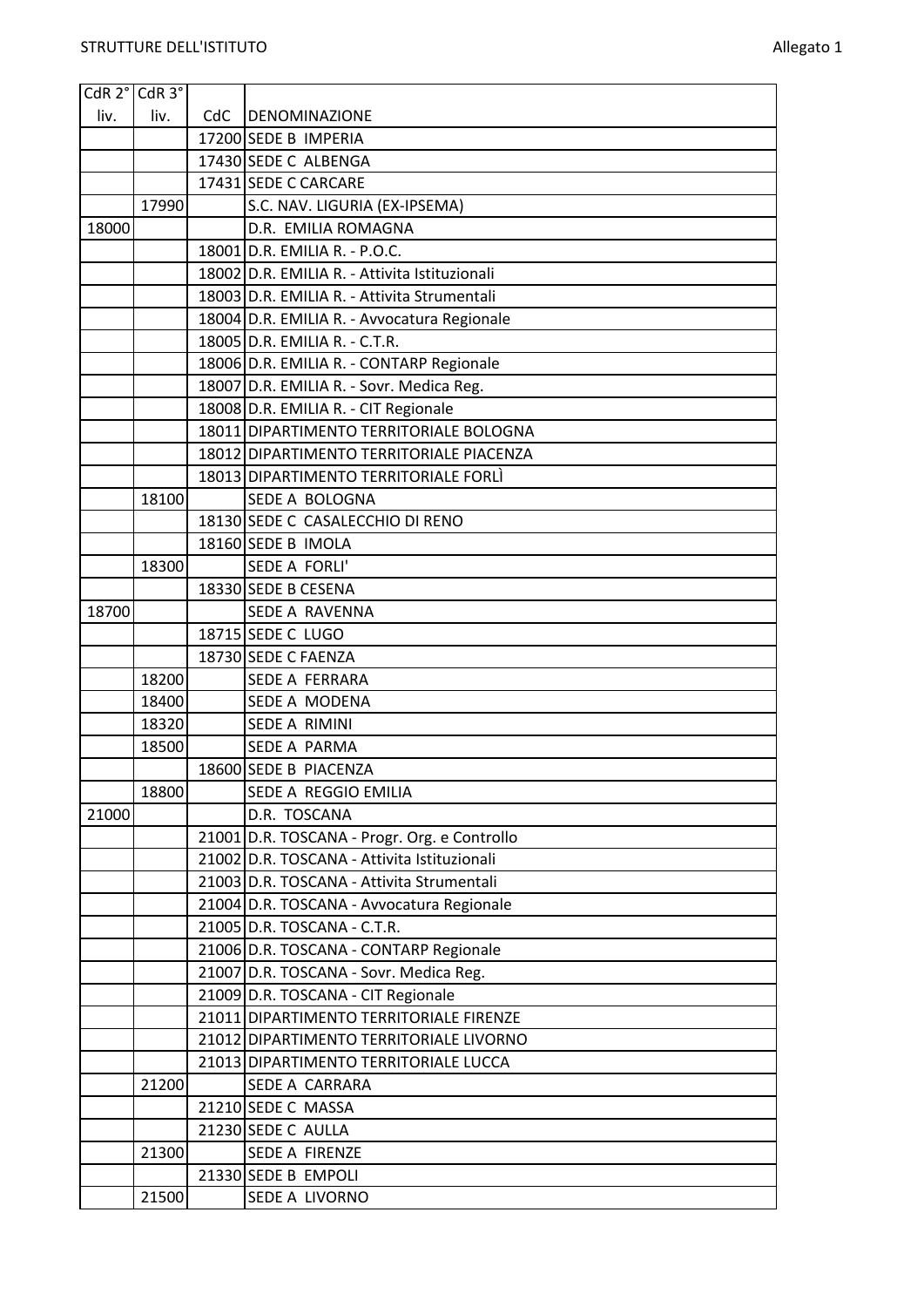|       | CdR 2° CdR 3° |     |                                             |
|-------|---------------|-----|---------------------------------------------|
| liv.  | liv.          | CdC | DENOMINAZIONE                               |
|       |               |     | 21520 SEDE B PIOMBINO                       |
|       | 21600         |     | SEDE A LUCCA                                |
|       |               |     | 21630 SEDE B VIAREGGIO                      |
|       | 21700         |     | <b>SEDE A PISA</b>                          |
|       |               |     | 21730 SEDE B PONTEDERA                      |
|       | 21100         |     | SEDE A AREZZO                               |
|       | 21320         |     | SEDE A PRATO                                |
|       | 21900         |     | SEDE A SIENA                                |
|       |               |     | 21400 SEDE B GROSSETO                       |
|       | 21800         |     | SEDE A PISTOIA                              |
| 22000 |               |     | D.R. UMBRIA                                 |
|       |               |     | 22001 D.R. UMBRIA - Progr. Org. e Controllo |
|       |               |     | 22002 D.R. UMBRIA - Attivita Istituzionali  |
|       |               |     | 22003 D.R. UMBRIA - Attivita Strumentali    |
|       |               |     | 22004 D.R. UMBRIA - Avvocatura Regionale    |
|       |               |     | 22005 D.R. UMBRIA - C.T.R.                  |
|       |               |     | 22006 D.R. UMBRIA - CONTARP Regionale       |
|       |               |     | 22007 D.R. UMBRIA - Sovr. Medica Reg.       |
|       |               |     | 22009 D.R. UMBRIA - CIT Regionale           |
|       |               |     | 22011 DIPARTIMENTO TERRITORIALE TERNI       |
|       | 22100         |     | SEDE A PERUGIA                              |
|       |               |     | 22110 SEDE B FOLIGNO                        |
|       |               |     | 22131 SEDE C CITTA' DI CASTELLO             |
|       |               |     | 22200 SEDE B TERNI                          |
|       |               |     | 22230 SEDE C ORVIETO                        |
| 23000 |               |     | D.R. MARCHE                                 |
|       |               |     | 23001 D.R. MARCHE - Progr. Org. e Controllo |
|       |               |     | 23002 D.R. MARCHE - Attivita Istituzionali  |
|       |               |     | 23003 D.R. MARCHE - Attivita Strumentali    |
|       |               |     | 23004 D.R. MARCHE - Avvocatura Regionale    |
|       |               |     | 23005 D.R. MARCHE - C.T.R.                  |
|       |               |     | 23006 D.R. MARCHE - CONTARP Regionale       |
|       |               |     | 23007 D.R. MARCHE - Sovr. Medica Reg.       |
|       |               |     | 23008 D.R. MARCHE - CIT Regionale           |
|       |               |     | 23011 DIPARTIMENTO TERRITORIALE ANCONA      |
|       | 23100         |     | SEDE A ANCONA                               |
|       |               |     | 23130 SEDE B JESI                           |
|       |               |     | 23131 SEDE C SENIGALLIA                     |
|       |               |     | 23132 SEDE C FABRIANO                       |
|       | 23200         |     | SEDE A ASCOLI PICENO                        |
|       |               |     | 23230 SEDE B FERMO                          |
|       | 23300         |     | SEDE A MACERATA                             |
|       |               |     | 23331 SEDE C CIVITANOVA MARCHE              |
|       | 23400         |     | SEDE A PESARO                               |
|       |               |     | 23401 SEDE B FANO                           |
| 24000 |               |     | D.R. LAZIO                                  |
|       |               |     | 24001 D.R. LAZIO - Progr. Org. e Controllo  |
|       |               |     | 24002 D.R. LAZIO - Attivita Istituzionali   |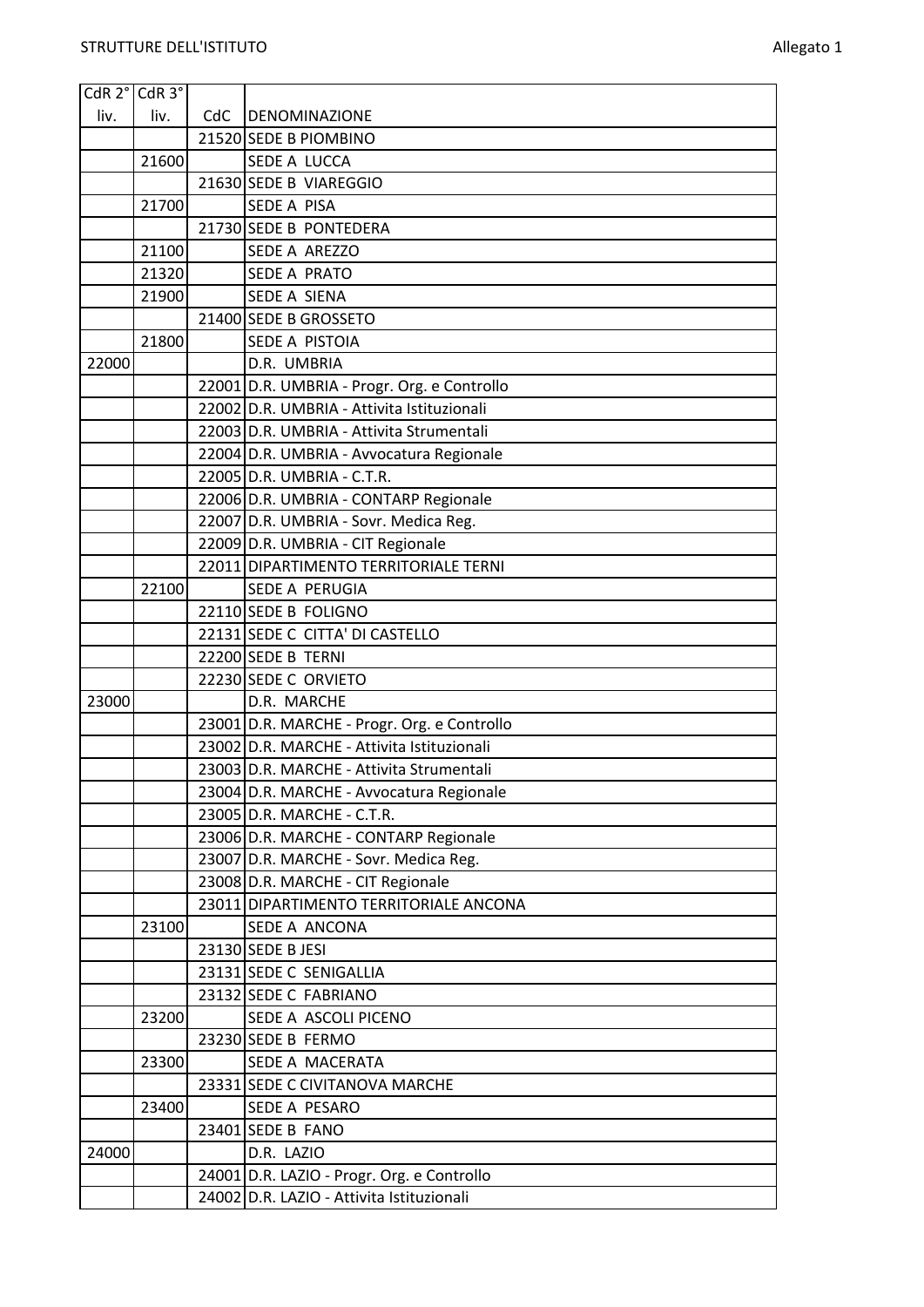|       | CdR 2° CdR 3° |     |                                                                        |
|-------|---------------|-----|------------------------------------------------------------------------|
| liv.  | liv.          | CdC | <b>DENOMINAZIONE</b>                                                   |
|       |               |     | 24003 D.R. LAZIO - Attivita Strumentali                                |
|       |               |     | 24004 D.R. LAZIO - Avvocatura Regionale                                |
|       |               |     | 24005 D.R. LAZIO - C.T.R.                                              |
|       |               |     | 24006 D.R. LAZIO - CONTARP Regionale                                   |
|       |               |     | 24007 D.R. LAZIO - Sovr. Medica Reg.                                   |
|       |               |     | 24009 D.R. LAZIO - Uff Locazioni e dismissioni                         |
|       |               |     | 24010 D.R. LAZIO - CIT Regionale                                       |
|       |               |     | 24011 DIPARTIMENTO TERRITORIALE ROMA                                   |
|       | 24100         |     | SEDE A FROSINONE                                                       |
|       |               |     | 24110 SEDE B CASSINO                                                   |
|       |               |     | 24131 SEDE C SORA                                                      |
|       | 24200         |     | SEDE A LATINA                                                          |
|       |               |     | 24230 SEDE C FORMIA                                                    |
|       | 24400         |     | SEDE A ROMA Centro                                                     |
|       |               |     | 24401 SEDE B ROMA AURELIO                                              |
|       |               |     | 24442 SEDE B CIVITAVECCHIA                                             |
|       | 24470         |     | SEDE A ROMA NOMENTANO                                                  |
|       |               |     | 24300 SEDE B RIETI                                                     |
|       |               |     | 24460 SEDE B TIVOLI                                                    |
|       | 24500         |     | SEDE A VITERBO                                                         |
|       |               |     | 24530 SEDE C CIVITA CASTELLANA                                         |
|       | 24480         |     | SEDE A ROMA LAURENTINO                                                 |
|       |               |     | 24444 SEDE C NETTUNO                                                   |
|       |               |     |                                                                        |
|       | 24441         |     | SEDE A ROMA TUSCOLANO                                                  |
|       |               |     | 24443 SEDE B VELLETRI                                                  |
| 31000 |               |     | D.R. ABRUZZO                                                           |
|       |               |     | 31001 D.R. ABRUZZO - Progr. Org. e Controllo                           |
|       |               |     | 31002 D.R. ABRUZZO - Attivita Istituzionali                            |
|       |               |     | 31003 D.R. ABRUZZO - Attivita Strumentali                              |
|       |               |     | 31004 D.R. ABRUZZO - Avvocatura Regionale                              |
|       |               |     | 31005 D.R. ABRUZZO - C.T.R.                                            |
|       |               |     | 31006 D.R. ABRUZZO - CONTARP Regionale                                 |
|       |               |     | 31007 D.R. ABRUZZO - Sovr. Medica Reg.                                 |
|       |               |     | 31009 D.R. ABRUZZO - CIT Regionale                                     |
|       |               |     | 31011 DIPARTIMENTO TERRITORIALE PESCARA                                |
|       | 31100         |     | SEDE A CHIETI                                                          |
|       |               |     | 31110 SEDE C LANCIANO                                                  |
|       | 31200         |     | SEDE A L'AQUILA                                                        |
|       |               |     | 31210 SEDE B AVEZZANO                                                  |
|       |               |     | 31231 SEDE C SULMONA                                                   |
|       | 31300         |     | SEDE A PESCARA                                                         |
|       | 31400         |     | SEDE A TERAMO                                                          |
| 32000 |               |     | D.R. MOLISE                                                            |
|       |               |     | 32001 D.R. MOLISE - Progr. Org. e Controllo                            |
|       |               |     | 32002 D.R. MOLISE - Attivita Istituzionali                             |
|       |               |     | 32003 D.R. MOLISE - Attivita Strumentali                               |
|       |               |     | 32004 D.R. MOLISE - Avvocatura Regionale<br>32005 D.R. MOLISE - C.T.R. |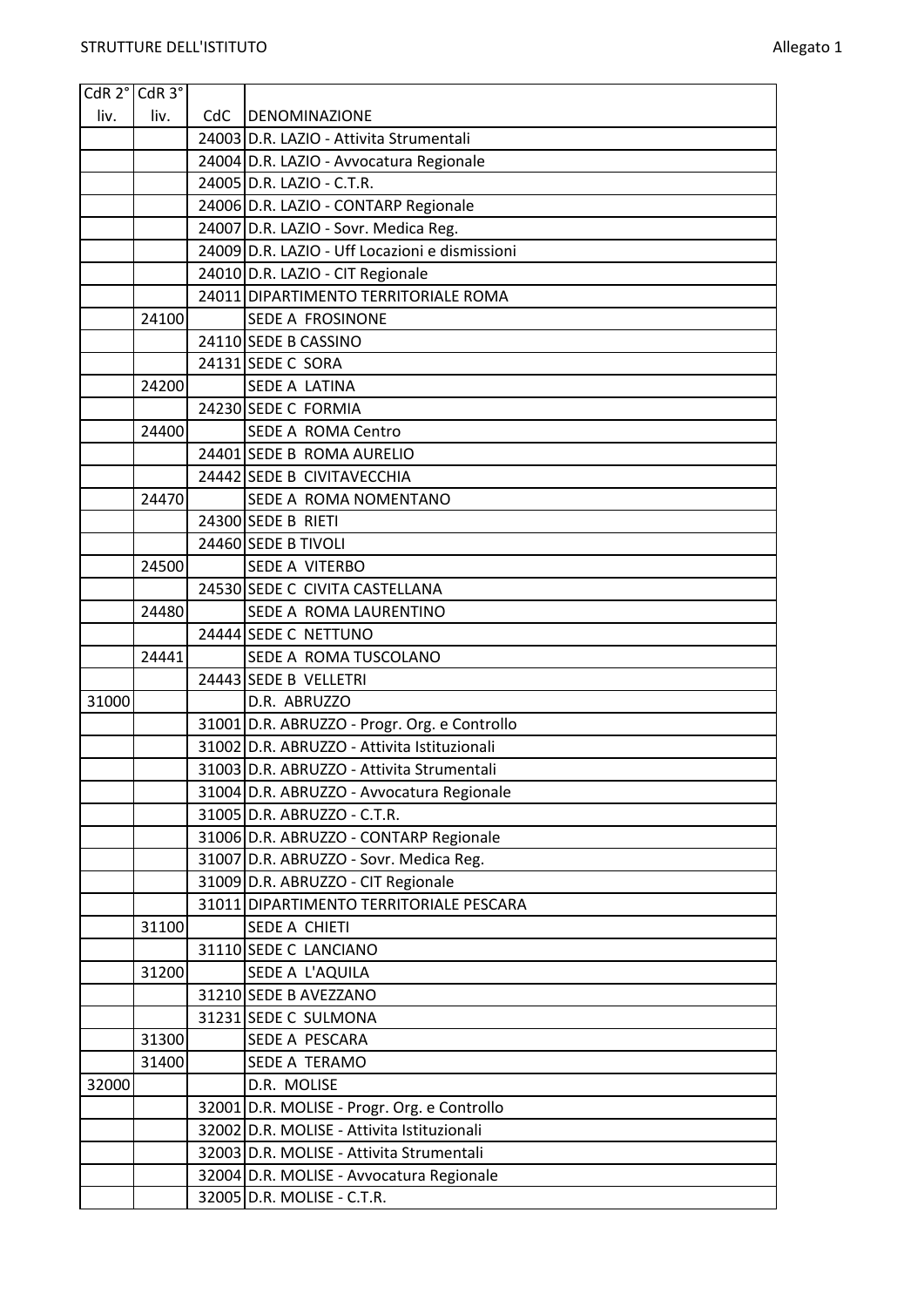|       | CdR 2° CdR 3° |     |                                                                                           |
|-------|---------------|-----|-------------------------------------------------------------------------------------------|
| liv.  | liv.          | CdC | DENOMINAZIONE                                                                             |
|       |               |     | 32006 D.R. MOLISE - CONTARP Regionale                                                     |
|       |               |     | 32007 D.R. MOLISE - Sovr. Medica Reg.                                                     |
|       |               |     | 32008 D.R. MOLISE - CIT Regionale                                                         |
|       |               |     | 32011 DIPARTIMENTO TERRITORIALE CAMPOBASSO                                                |
|       |               |     | 32100 SEDE B CAMPOBASSO                                                                   |
|       |               |     | 32130 SEDE C TERMOLI                                                                      |
|       |               |     | 32200 SEDE B ISERNIA                                                                      |
| 33000 |               |     | D.R. CAMPANIA                                                                             |
|       |               |     | 33001 D.R. CAMPANIA - Progr. Org. e Controllo                                             |
|       |               |     | 33002 D.R. CAMPANIA - Attività Istituzionali                                              |
|       |               |     | 33003 D.R. CAMPANIA - Attività Strumentali                                                |
|       |               |     | 33004 D.R. CAMPANIA - Avvocatura Regionale                                                |
|       |               |     | 33005 D.R. CAMPANIA - C.T.R.                                                              |
|       |               |     | 33006 D.R. CAMPANIA - CONTARP Regionale                                                   |
|       |               |     | 33007 D.R. CAMPANIA - Sovr. Medica Reg.                                                   |
|       |               |     | 33009 D.R. CAMPANIA - CIT Regionale                                                       |
|       |               |     | 33011 DIPARTIMENTO TERRITORIALE NAPOLI                                                    |
|       |               |     | 33012 DIPARTIMENTO TERRITORIALE AVELLINO                                                  |
|       | 33100         |     | <b>SEDE A AVELLINO</b>                                                                    |
|       |               |     | 33101 SEDE C S. ANGELO DEI LOMBARDI                                                       |
|       |               |     | 33200 SEDE B BENEVENTO                                                                    |
|       |               |     | 33201 SEDE C S. AGATA DEI GOTI                                                            |
|       | 33300         |     | SEDE A CASERTA                                                                            |
|       |               |     | 33310 SEDE B AVERSA                                                                       |
|       | 33400         |     | <b>SEDE A NAPOLI</b>                                                                      |
|       |               |     | 33401 SEDE C NAPOLI - CAMPI FLEGREI                                                       |
|       |               |     | 33403 SEDE C NAPOLI DE GASPERI                                                            |
|       | 33470         |     | <b>SEDE A NOLA</b>                                                                        |
|       |               |     | 33420 SEDE B CASTELLAMMARE DI STABIA                                                      |
|       | 33500         |     | SEDE A SALERNO                                                                            |
|       |               |     | 33530 SEDE B BATTIPAGLIA                                                                  |
|       |               |     | 33531 SEDE C NOCERA INFERIORE                                                             |
|       |               |     | 33532 SEDE C SALA CONSILINA                                                               |
|       | 33990         |     | S.C. NAV. CAMPANIA (EX-IPSEMA)                                                            |
|       |               |     | 33995 S.C. NAV. CAMPANIA - CENTRO OPERATIVO MOLFETTA                                      |
| 34000 |               |     | D.R. PUGLIA                                                                               |
|       |               |     | 34001 D.R. PUGLIA - Progr. Org. e Controllo<br>34002 D.R. PUGLIA - Attivita Istituzionali |
|       |               |     |                                                                                           |
|       |               |     | 34003 D.R. PUGLIA - Attivita Strumentali                                                  |
|       |               |     | 34004 D.R. PUGLIA - Avvocatura Regionale                                                  |
|       |               |     | 34005 D.R. PUGLIA - C.T.R.<br>34006 D.R. PUGLIA - CONTARP Regionale                       |
|       |               |     | 34007 D.R. PUGLIA - Sovr. Medica Reg.                                                     |
|       |               |     | 34009 D.R. PUGLIA - CIT Regionale                                                         |
|       |               |     | 34011 DIPARTIMENTO TERRITORIALE BARI                                                      |
|       |               |     | 34012 DIPARTIMENTO TERRITORIALE TARANTO                                                   |
|       | 34100         |     | <b>SEDE A BARI</b>                                                                        |
|       |               |     | 34140 SEDE B MONOPOLI                                                                     |
|       |               |     |                                                                                           |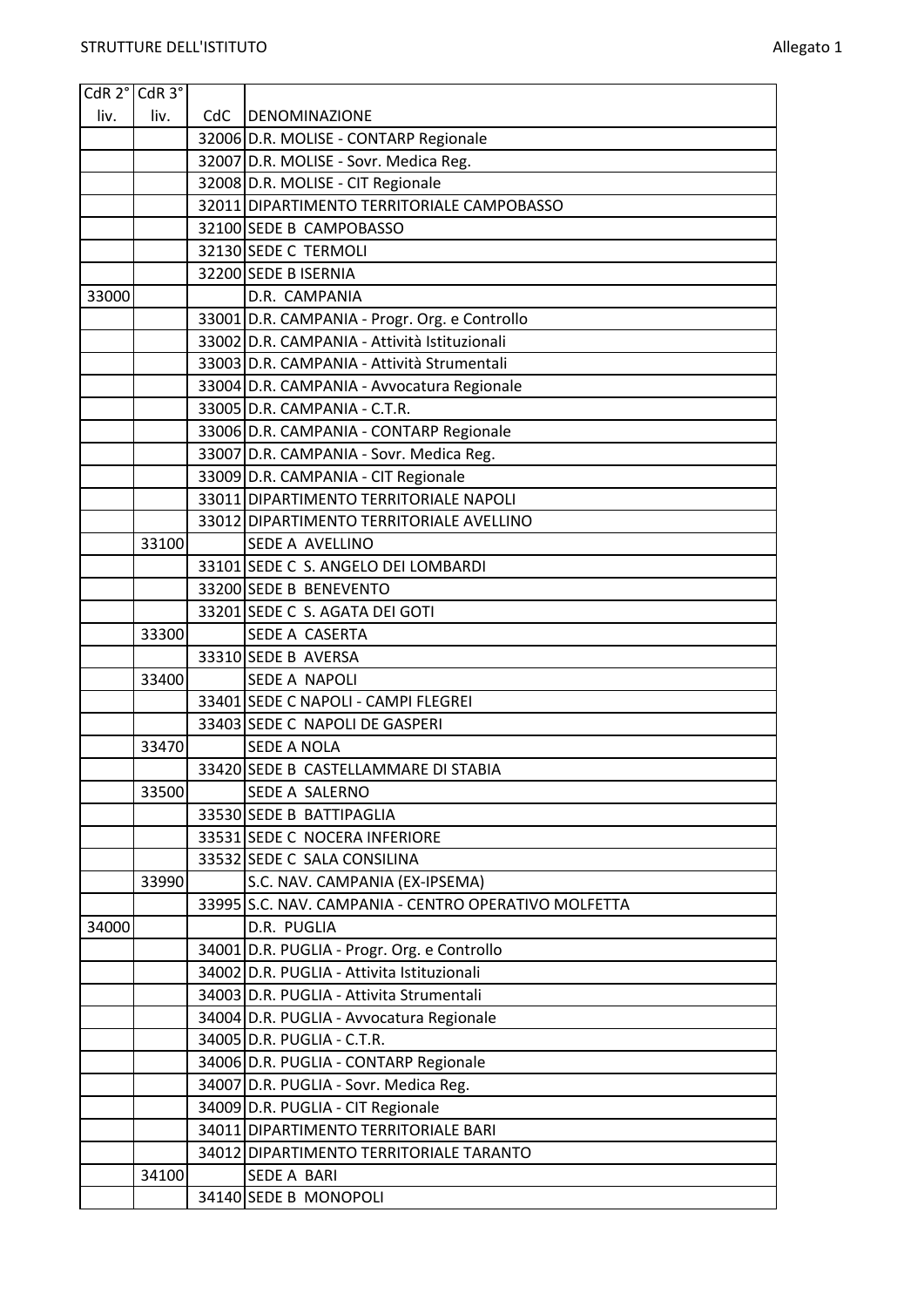| CdR 2° CdR 3° |       |     |                                                |
|---------------|-------|-----|------------------------------------------------|
| liv.          | liv.  | CdC | DENOMINAZIONE                                  |
|               |       |     | 34141 SEDE B ALTAMURA                          |
|               | 34300 |     | SEDE A FOGGIA                                  |
|               |       |     | 34110 SEDE B BARLETTA                          |
|               |       |     | 34310 SEDE C MANFREDONIA                       |
|               | 34400 |     | SEDE A LECCE                                   |
|               |       |     | 34401 SEDE C MAGLIE                            |
|               |       |     | 34402 SEDE B CASARANO                          |
|               |       |     | 34200 SEDE B BRINDISI                          |
|               | 34500 |     | SEDE A TARANTO                                 |
| 35000         |       |     | D.R. BASILICATA                                |
|               |       |     | 35001 D.R. BASILICATA - Progr. Org. e Controll |
|               |       |     | 35002 D.R. BASILICATA - Attivita Istituzionali |
|               |       |     | 35003 D.R. BASILICATA - Attivita Strumentali   |
|               |       |     | 35004 D.R. BASILICATA - Avvocatura Regionale   |
|               |       |     | 35005 D.R. BASILICATA - C.T.R.                 |
|               |       |     | 35006 D.R. BASILICATA - CONTARP Regionale      |
|               |       |     | 35007 D.R. BASILICATA - Sovr. Medica Reg.      |
|               |       |     | 35008 D.R. BASILICATA - CIT Regionale          |
|               |       |     | 35011 DIPARTIMENTO TERRITORIALE POTENZA        |
|               | 35200 |     | SEDE A POTENZA                                 |
|               |       |     | 35100 SEDE B MATERA                            |
|               |       |     | 35201 SEDE C MELFI                             |
|               |       |     | 35230 SEDE C LAGONEGRO                         |
| 36000         |       |     | D.R. CALABRIA                                  |
|               |       |     | 36001 D.R. CALABRIA - Progr. Org. e Controllo  |
|               |       |     | 36002 D.R. CALABRIA - Attivita Istituzionali   |
|               |       |     | 36003 D.R. CALABRIA - Attivita Strumentali     |
|               |       |     | 36004 D.R. CALABRIA - Avvocatura Regionale     |
|               |       |     | 36005 D.R. CALABRIA - C.T.R.                   |
|               |       |     | 36006 D.R. CALABRIA - CONTARP Regionale        |
|               |       |     | 36007 D.R. CALABRIA - Sovr. Medica Reg.        |
|               |       |     | 36009 D.R. CALABRIA - CIT Regionale            |
|               |       |     | 36011 DIPARTIMENTO TERRITORIALE CATANZARO      |
|               | 36100 |     | SEDE A CATANZARO<br>36400 SEDE B CROTONE       |
|               |       |     | SEDE A COSENZA                                 |
|               | 36200 |     | 36201 SEDE C PAOLA                             |
|               |       |     | 36202 SEDE C ROSSANO SCALO                     |
|               |       |     | 36230 SEDE C CASTROVILLARI                     |
|               | 36300 |     | SEDE A REGGIO CALABRIA                         |
|               |       |     | 36110 SEDE B VIBO VALENTIA                     |
|               |       |     | 36302 SEDE C LOCRI                             |
|               |       |     | 36303 SEDE C PALMI                             |
| 41000         |       |     | D.R. SICILIA                                   |
|               |       |     | 41001 D.R. SICILIA - Progr. Org. e Controllo   |
|               |       |     | 41002 D.R. SICILIA - Attivita Istituzionali    |
|               |       |     | 41003 D.R. SICILIA - Attivita Strumentali      |
|               |       |     | 41004 D.R. SICILIA - Avvocatura Regionale      |
|               |       |     |                                                |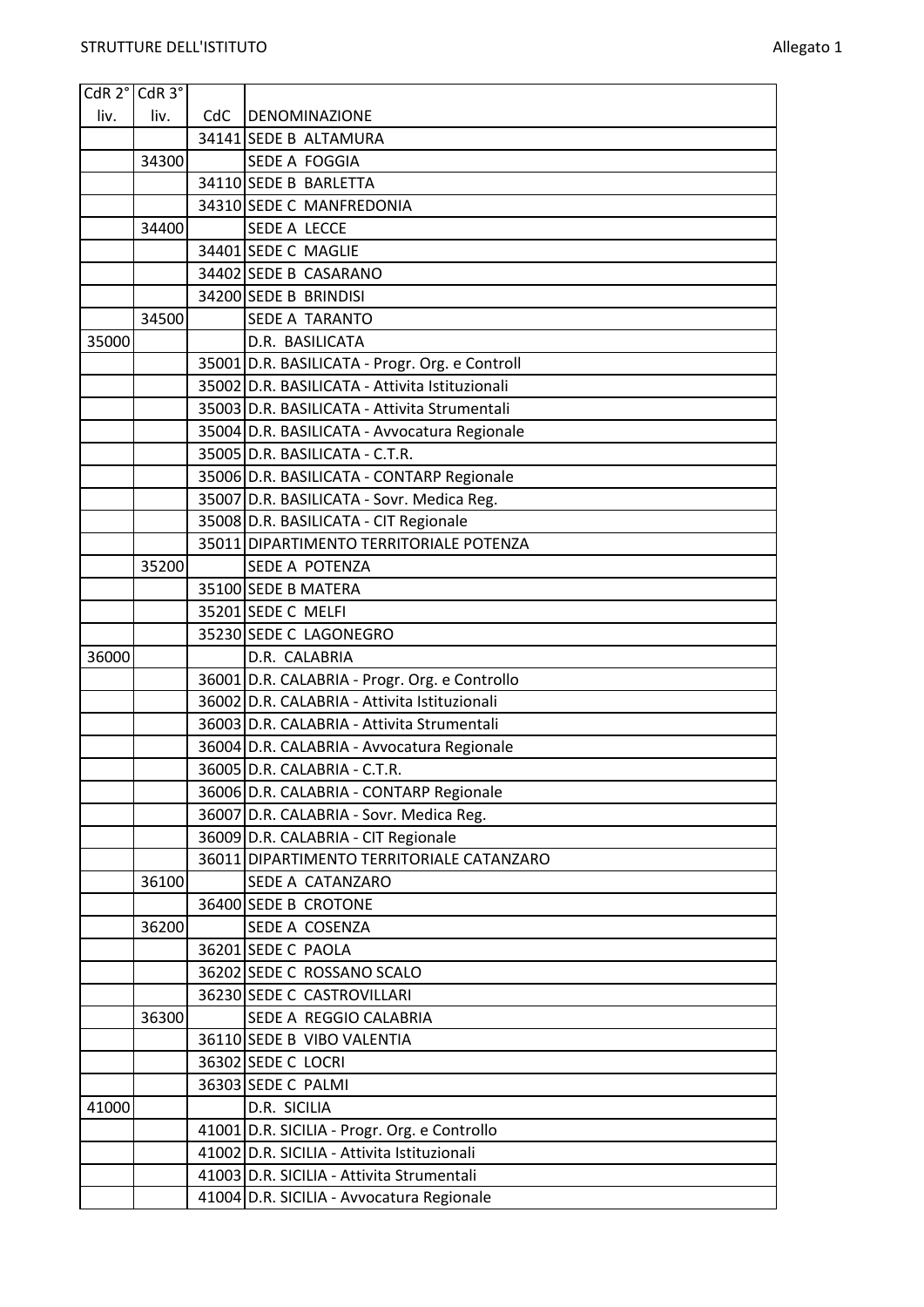| CdR 2° CdR 3° |       |     |                                                                               |
|---------------|-------|-----|-------------------------------------------------------------------------------|
| liv.          | liv.  | CdC | <b>DENOMINAZIONE</b>                                                          |
|               |       |     | 41005 D.R. SICILIA - C.T.R.                                                   |
|               |       |     | 41006 D.R. SICILIA - CONTARP Regionale                                        |
|               |       |     | 41007 D.R. SICILIA - Sovr. Medica Reg.                                        |
|               |       |     | 41009 D.R. SICILIA - CIT Regionale                                            |
|               |       |     | 41011 DIPARTIMENTO TERRITORIALE PALERMO                                       |
|               |       |     | 41012 DIPARTIMENTO TERRITORIALE CATANIA                                       |
|               |       |     | 41013 DIPARTIMENTO TERRITORIALE MESSINA                                       |
|               | 41200 |     | SEDE A CALTANISSETTA                                                          |
|               |       |     | 41400 SEDE B ENNA                                                             |
|               | 41300 |     | SEDE A CATANIA                                                                |
|               |       |     | 41302 SEDE C CALTAGIRONE                                                      |
|               | 41500 |     | SEDE A MESSINA                                                                |
|               |       |     | 41520 SEDE B MILAZZO                                                          |
|               | 41600 |     | SEDE A PALERMO DEL FANTE                                                      |
|               |       |     | 41630 SEDE C TERMINI IMERESE                                                  |
|               |       |     | 41640 SEDE B PALERMO TITONE                                                   |
|               | 41800 |     | <b>SEDE A SIRACUSA</b>                                                        |
|               |       |     | 41700 SEDE B RAGUSA                                                           |
|               | 41900 |     | <b>SEDE A TRAPANI</b>                                                         |
|               |       |     | 41901 SEDE C MAZARA DEL VALLO                                                 |
|               | 41100 |     | SEDE A AGRIGENTO                                                              |
|               | 41990 |     | S.C. NAV. SICILIA (EX-IPSEMA)                                                 |
|               |       |     | 41995 S.C. NAV. SICILIA - CENTRO OPERATIVO MESSINA                            |
|               |       |     | 41996 S.C. NAV. SICILIA - CENTRO OPERATIVO MAZARA DEL VALLO                   |
| 42000         |       |     | D.R. SARDEGNA                                                                 |
|               |       |     | 42001 D.R. SARDEGNA - Progr. Org. e Controllo                                 |
|               |       |     | 42002 D.R. SARDEGNA - Attivita Istituzionali                                  |
|               |       |     | 42003 D.R. SARDEGNA - Attivita Strumentali                                    |
|               |       |     | 42004 D.R. SARDEGNA - Avvocatura Regionale                                    |
|               |       |     | 42005 D.R. SARDEGNA - C.T.R.                                                  |
|               |       |     | 42006 D.R. SARDEGNA - CONTARP Regionale                                       |
|               |       |     | 42007 D.R. SARDEGNA - Sovr. Medica Reg.                                       |
|               |       |     | 42009 D.R. SARDEGNA - CIT Regionale                                           |
|               |       |     | 42011 DIPARTIMENTO TERRITORIALE CAGLIARI                                      |
|               |       |     | 42012 DIPARTIMENTO TERRITORIALE SASSARI                                       |
|               | 42100 |     | SEDE A CAGLIARI                                                               |
|               |       |     | 42130 SEDE C CARBONIA                                                         |
|               | 42200 |     | <b>SEDE A NUORO</b>                                                           |
|               |       |     | 42400 SEDE B ORISTANO                                                         |
|               | 42300 |     | SEDE A SASSARI                                                                |
|               |       |     | 42330 SEDE C OLBIA                                                            |
| 60002         |       |     | DIREZIONE CENTRALE PRESTAZIONI                                                |
|               |       |     | 60208 D.C. PRESTAZIONI Uff. Analisi Svil. Norm                                |
|               |       |     | 60209 D.C. PREST. Uff. Gest. Sv                                               |
| 60003         |       |     | 60210 D.C. PRESTAZIONI Uff. Prog. Gest. Com.<br>DIREZIONE CENTRALE PATRIMONIO |
|               |       |     | 60301 D.C. PATRIMONIO Uff. Pianif. e Pol. Patr                                |
|               |       |     |                                                                               |
|               |       |     | 60310 D.C. PATRIMONIO Uff. Inv. Mob. e Cassa                                  |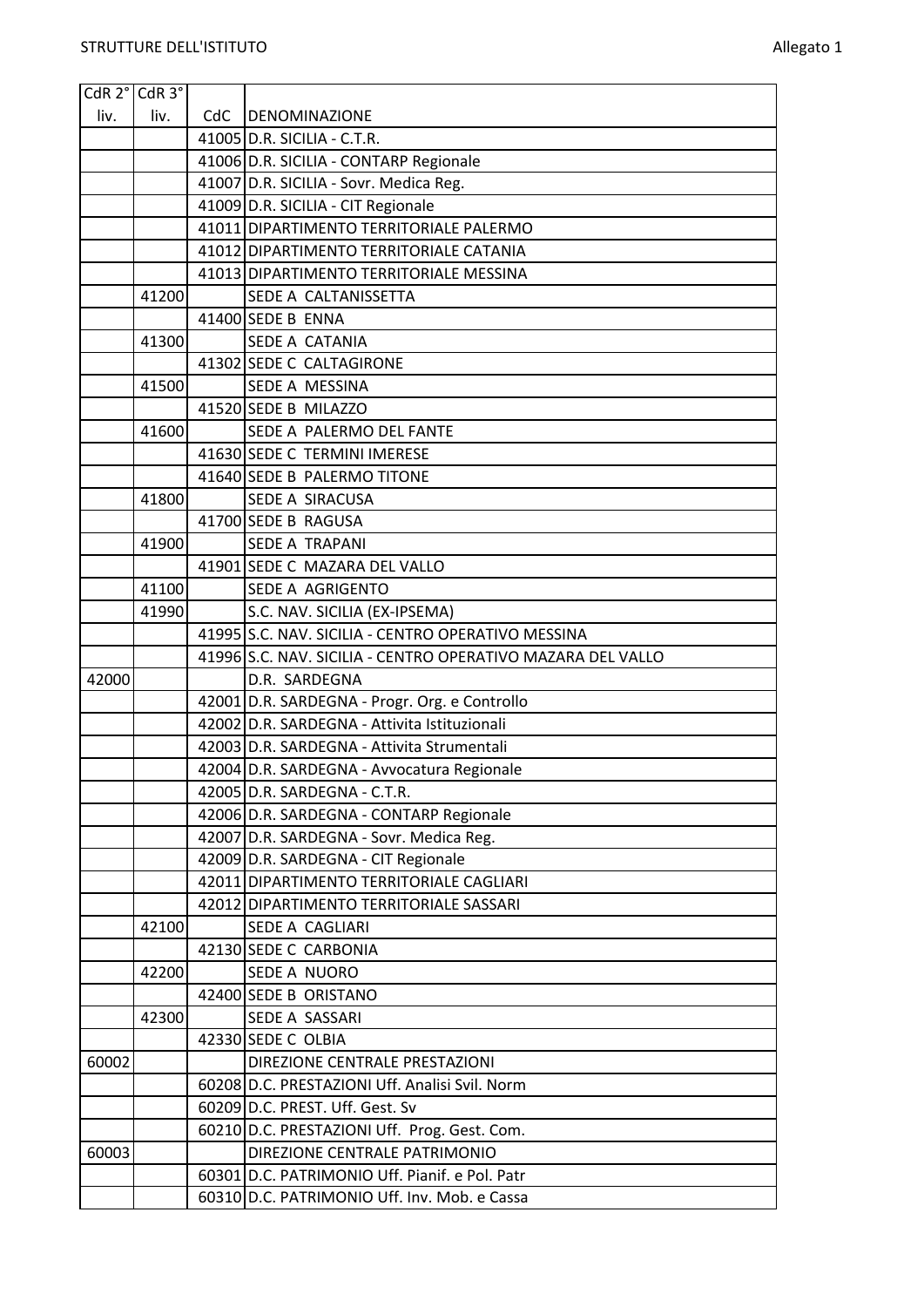| CdR 2° CdR 3° |       |     |                                                                      |
|---------------|-------|-----|----------------------------------------------------------------------|
| liv.          | liv.  | CdC | <b>DENOMINAZIONE</b>                                                 |
|               |       |     | 60311 D.C. PATRIMONIO Uff. Inv. Dis. Asset Imm                       |
|               |       |     | 60312 D.C. PATRIMONIO Uff. Ges. Appalti Lavori                       |
| 60005         |       |     | DIREZIONE CENTRALE SUPPORTO ORGANI                                   |
|               |       |     | 60501 D.C. SUPP. Uff. pian. e affari generali                        |
|               |       |     | 60502 D.C. SUPP. Uff. rel. Pres (ex CdA)                             |
|               |       |     | 60503 D.C. SUPP. Uff. rel. CIV                                       |
| 60006         |       |     | DIREZIONE CENTRALE RISORSE UMANE                                     |
|               |       |     | 60602 D.C.R.U - Uff. risorse umane                                   |
|               |       |     | 60603 D.C.R.U - Uff. trattamento economico                           |
|               |       |     | 60605 D.C.R.U - Uff. disciplinare e contenzios                       |
|               |       |     | 60607 D.C.R.U - Uff. Pianif. Norme Rel. Sind                         |
|               |       |     | 60608 D.C.R.U. - Uff. Centro Servizi D.G.                            |
| 60008         |       |     | STRUTTURA TECNICO-AMMINISTRATIVA DI SERVIZIO AL CIV                  |
|               |       |     | 60804 STR.TEC.CIV. - Uff. I Pian. e Funz. Ist.                       |
|               |       |     | 60805 STR.TEC.CIV. - Uff. II Mon. e Funz. Ist.                       |
|               |       |     | 60806 STR.TEC.CIV. - Uff. III Aree Tem. Istit.                       |
|               |       |     | 60807 STR.TEC.CIV. - Uff. IV Aree Tem Bilancio                       |
|               |       |     | 60808 STR.TEC.CIV. - Uff. V Aree Tem. Ord. Leg                       |
|               |       |     | 60809 STR.TEC.CIV. - Uff. VI Aree Tem. Tarif.                        |
| 60009         |       |     | STRUTTURA PROFESSIONALE AVVOCATURA GENERALE                          |
|               |       |     | 60901 AVV. GEN. Supporto amministrativo                              |
|               |       |     | 60902 AVV. GEN. Settore progr. e org. attivita                       |
|               |       |     | 60903 AVV. GEN. Settore rischi                                       |
|               |       |     | 60904 AVV. GEN. Settore prestazioni                                  |
|               |       |     | 60905 AVV. GEN. Settore personale                                    |
|               |       |     | 60906 AVV. GEN. Settore penale                                       |
|               |       |     | 60907 AVV. GEN. Sett. prev.ne e resp.ta civile                       |
|               |       |     | 60908 AVV. GEN. Sett. beni imm. e app. di lavo                       |
|               |       |     | 60909 AVV. GEN. Sett. Fin. beni mobili e servi                       |
| 60010         |       |     | DIREZIONE CENTRALE RISCHI                                            |
|               |       |     | 61001 D.C. RISCHI Uff. Pian.ne e Pol. Assic.                         |
|               |       |     | 61002 D.C. RISCHI Uff. Tariffe                                       |
|               |       |     | 61003 D.C. RISCHI Uff. Entrate                                       |
|               |       |     | 61004 D.C. RISCHI Uff. Vigilanza Assicurativa                        |
| 60011         |       |     | <b>UFFICIO STAMPA</b>                                                |
| 60012         |       |     | UFFICIO RAPPORTI ASSICURATIVI EXTRA-NAZIONALI                        |
| 60013         |       |     | DIREZIONE CENTRALE RAGIONERIA                                        |
|               |       |     | 61301 D.C. RAGIONERIA Uff. Pian. e Bilancio                          |
|               |       |     | 61305 D.C. RAGIONERIA Uff. Tributario e Prev.                        |
|               |       |     | 61306 D.C. RAGIONERIA Uff. Cont. Att. Strum.                         |
|               |       |     | 61309 D.C. RAGIONERIA Uff. Con. Att. Ist. Pat.<br>DC COMUNICAZIONE   |
| 60014         |       |     | 61401 D.C. COM.NE - Uff. Pian. e Com. Interna                        |
|               |       |     |                                                                      |
|               |       |     | 61402 D.C. COM.NE - Uff. Com. Est. e Rel. Int.                       |
|               | 50013 |     | 61405 D.C. COM.NE - Uff. Com. Mult. Editoria<br>TIPOGRAFIA DI MILANO |
| 60015         |       |     | STRUTTURA PROFESSIONALE CONSULENZA STATISTICO ATTUARIALE             |
|               |       |     |                                                                      |
|               |       |     | 61501 C.S.A. Supporto amministrativo                                 |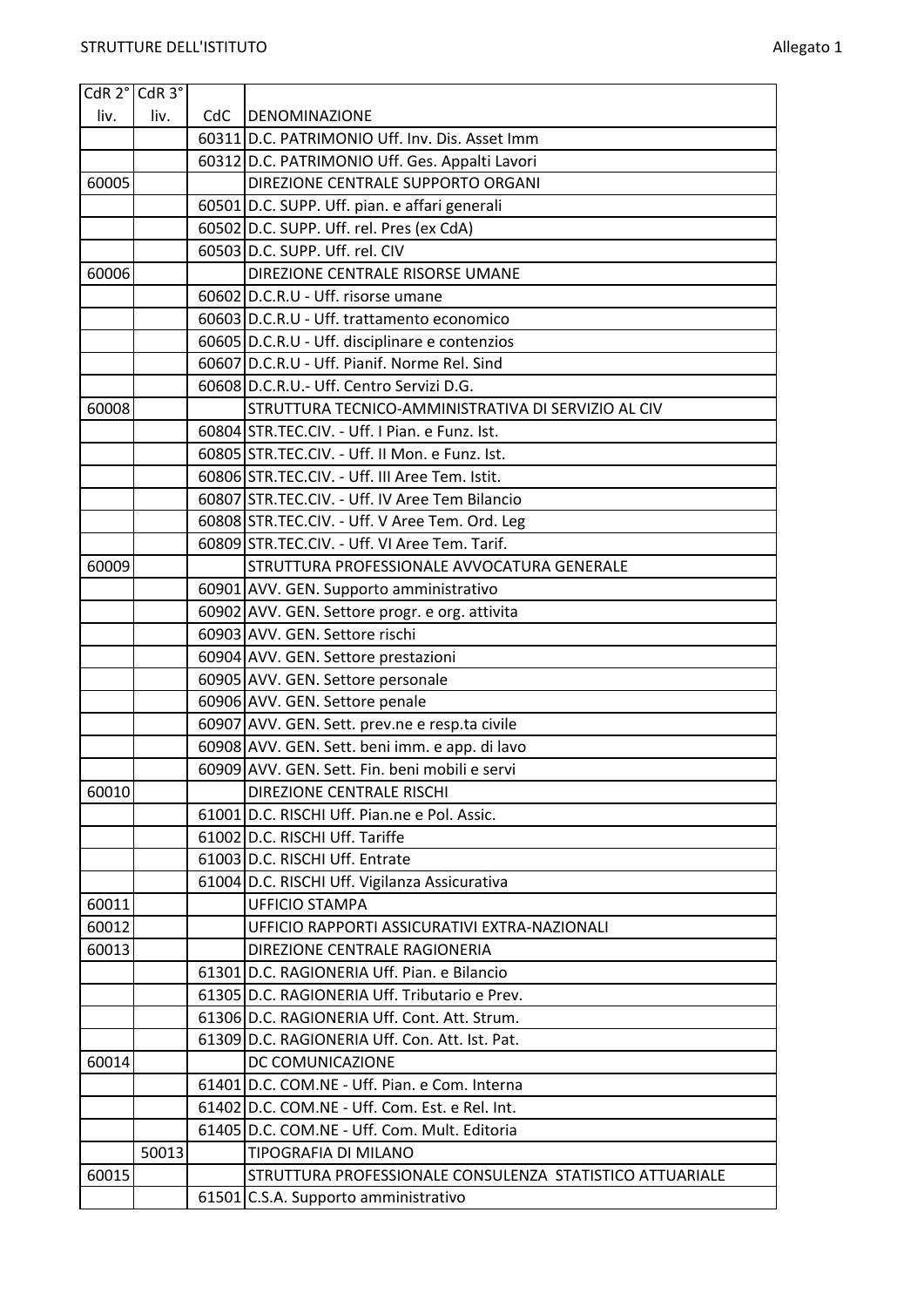| CdR 2° CdR 3° |      |     |                                                                                                  |
|---------------|------|-----|--------------------------------------------------------------------------------------------------|
| liv.          | liv. | CdC | DENOMINAZIONE                                                                                    |
|               |      |     | 61502 C.S.A. Sett. progr.ne attivita prof.le                                                     |
|               |      |     | 61503 C.S.A. Settore finanz. e prestazioni                                                       |
|               |      |     | 61504 C.S.A. Settore banche dati                                                                 |
|               |      |     | 61505 C.S.A. Settore prevenzione                                                                 |
|               |      |     | 61506 C.S.A. Settore tariffe                                                                     |
|               |      |     | 61507 C.S.A. Osserv. permanente socio-econ.co                                                    |
| 60016         |      |     | DIREZIONE CENTRALE SERVIZI INFORMATIVI E TELECOMUNICAZIONI                                       |
|               |      |     | 61611 D.C.S.I.T. Strategie e governo risorse                                                     |
|               |      |     | 61612 D.C.S.I.T. Sistemi e Reti                                                                  |
|               |      |     | 61613 D.C.S.I.T. Interoperabilità e Coop. web                                                    |
|               |      |     | 61614 D.C.S.I.T. Serv. Appl. Rap. Aziende Ass.                                                   |
|               |      |     | 61615 D.C.S.I.T. Serv. Appl. per prestazioni                                                     |
|               |      |     | 61616 D.C.S.I.T. Inf. Direz. Serv. Comunicaz.                                                    |
|               |      |     | 61617 D.C.S.I.T. Serv. Appl. Att. Strumentali                                                    |
| 60017         |      |     | STRUTTURA PROFESSIONALE CONSULENZA TECNICA PER L'EDILIZIA                                        |
|               |      |     | 61701 C.T.E. Supporto amministrativo                                                             |
|               |      |     | 61714 C.T.E. Sett. Attività Generali                                                             |
|               |      |     | 61715 C.T.E. Sett. Edil. Prev. Edif. Istitu                                                      |
|               |      |     | 61716 C.T.E. Sett. Fin. Mob. e Immob.                                                            |
|               |      |     | 61717 C.T.E. Sett. Int. Edifici Riab-Prot.                                                       |
|               |      |     | 61718 C.T.E. Sett. Int. Edifici D.G. Manutenz.                                                   |
|               |      |     | 61719 C.T.E. Sett. Prev. Sic. Qual. Eff. Gest.                                                   |
| 60020         |      |     | SERVIZIO ISPETTORATO E AUDIT                                                                     |
|               |      |     | 62001 D.C. ISPETTORATO Uff. Pianificazione                                                       |
|               |      |     | 62002 D.C. ISPETTORATO Unita Org. Semplice                                                       |
|               |      |     | 62002 D.C. ISPETTORATO Unita Org. Semplice                                                       |
|               |      |     | 62002 D.C. ISPETTORATO Unita Org. Semplice                                                       |
|               |      |     | 62002 D.C. ISPETTORATO Unita Org. Semplice                                                       |
|               |      |     | 62002 D.C. ISPETTORATO Unita Org. Semplice                                                       |
|               |      |     | 62002 D.C. ISPETTORATO Unita Org. Semplice                                                       |
| 60024         |      |     | SOVRINTENDENZA MEDICA GENERALE                                                                   |
|               |      |     | 62400 S. M. G. Supporto Amministrativo                                                           |
|               |      |     | 62401 S. M. G. Sett. Pian.ne e controllo quali                                                   |
|               |      |     | 62402 S. M. G. Sett. Comp.ti org.ve att.sanita<br>62404 S. M. G. Sett. infortuni e mal. professi |
|               |      |     | 62405 S. M. G. Sett. Prev., epidem. e statisti                                                   |
|               |      |     | 62406 S. M. G. Sett. cure, riabilitazione e pr                                                   |
|               |      |     | 62407 S. M. G. S.Form. e agg. Pr., pub. e conv                                                   |
| 60026         |      |     | STRUTTURA PROFESS. CONS. TECNICA ACC. RISCHI E PREVENZIONE                                       |
|               |      |     | 62600 C.O.N.T.A.R.P. Supporto amministrativo                                                     |
|               |      |     | 62601 C.O.N.T.A.R.P. Settore tariffe                                                             |
|               |      |     | 62602 C.O.N.T.A.R.P. S. prest.ni ed ig.ne ind.                                                   |
|               |      |     | 62604 C.O.N.T.A.R.P. Laboratorio                                                                 |
|               |      |     | 62605 C.O.N.T.A.R.P. Prevenzione                                                                 |
|               |      |     | 67001 D.C. PREV.NE Staff tecnico multidiscipl.                                                   |
| 60028         |      |     | STRUTTURA PROFESS. CONS. PER L'INNOVAZIONE TECNOLOGICA                                           |
|               |      |     | 62800 C.I.T. Supporto amministrativo                                                             |
|               |      |     | 62809 C.I.T. Sett. Sistemi Tecnologici                                                           |
|               |      |     |                                                                                                  |